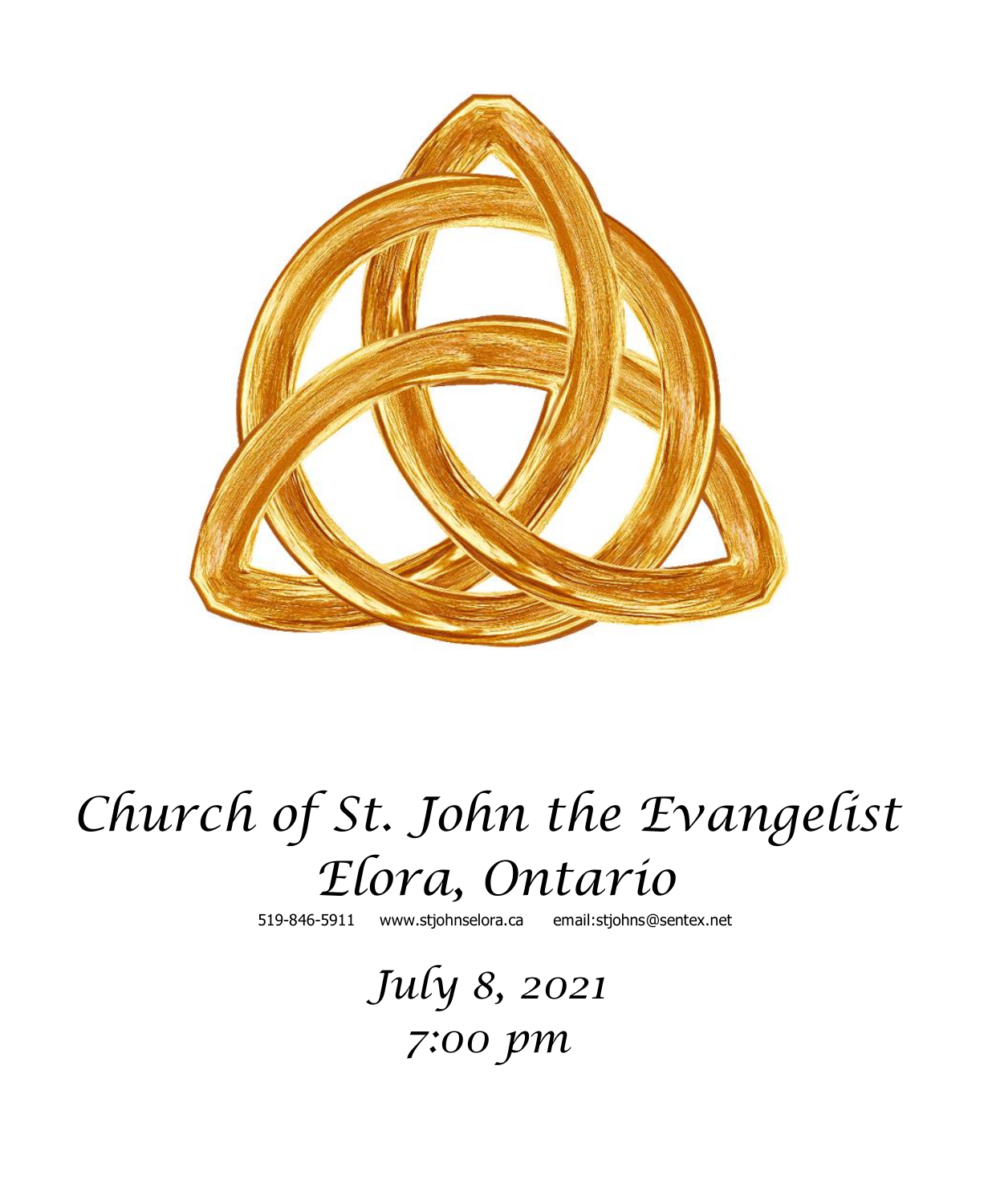## **7:00 pm Choral Evensong (BCP)**

*This service is live-streamed and created in compliance with Diocesan guidelines (effective June 11) of having no more than ten people on site.* 

*We wish to acknowledge that we are on the land that, at time of contact, was held by the Attawandaron as an area of trade and ceremony between two rivers.*

*At various times the land was occupied by both Haudenosaunee from the south and Anishnaabe from the north. In more recent times the Huron Treaty gave rights to the Mississaugas of the Credit. May we who dwell on or visit this land also be good stewards and honour those who came before us.*

O worship the Lord in the beauty of his holiness: let the whole earth stand in awe of him. *Psalm 96.9*

Minister: Dearly beloved, the Scripture moveth us in sundry places to acknowledge and confess our manifold sins and wickedness; and that we should not dissemble nor cloke them before the face of Almighty God our heavenly Father; but confess them with an humble, lowly, penitent, and obedient heart; to the end that we may obtain forgiveness of the same, by his infinite goodness and mercy.

> And although we ought at all times humbly to acknowledge our sins before God; yet ought we most chiefly so to do, when we assemble and meet together to render thanks for the great benefits that we have received at his hands, to set forth his most worthy praise, to hear his most holy Word, and to ask those things which are requisite and necessary, as well for the body as the soul.

> Wherefore I pray and beseech you, as many as are here present, to accompany me with a pure heart and humble voice unto the throne of the heavenly grace.

Minister: ALMIGHTY and most merciful Father, All: **We have erred and strayed from thy ways like lost sheep, we have followed too much the devices and desires of our own hearts, we have offended against thy holy laws, we have left undone those things which we ought to have done, and we have done those things which we ought not to have done; and there is no health in us. But thou, O Lord, have mercy upon us, miserable offenders. Spare thou them, O God, which confess their faults. Restore thou them that are penitent; according to thy promises declared unto humankind in Christ Jesu our Lord. And grant, O most merciful Father, for his sake, that we may hereafter live a godly, righteous, and sober life, to the glory of thy holy Name. Amen.**

Minister: Almighty God, the Father of our Lord Jesus Christ, who desireth not the death of a sinner, but rather that they may turn from their wickedness, and live, hath given power and commandment to his ministers, to declare and pronounce to his people, being penitent, the absolution and remission of their sins.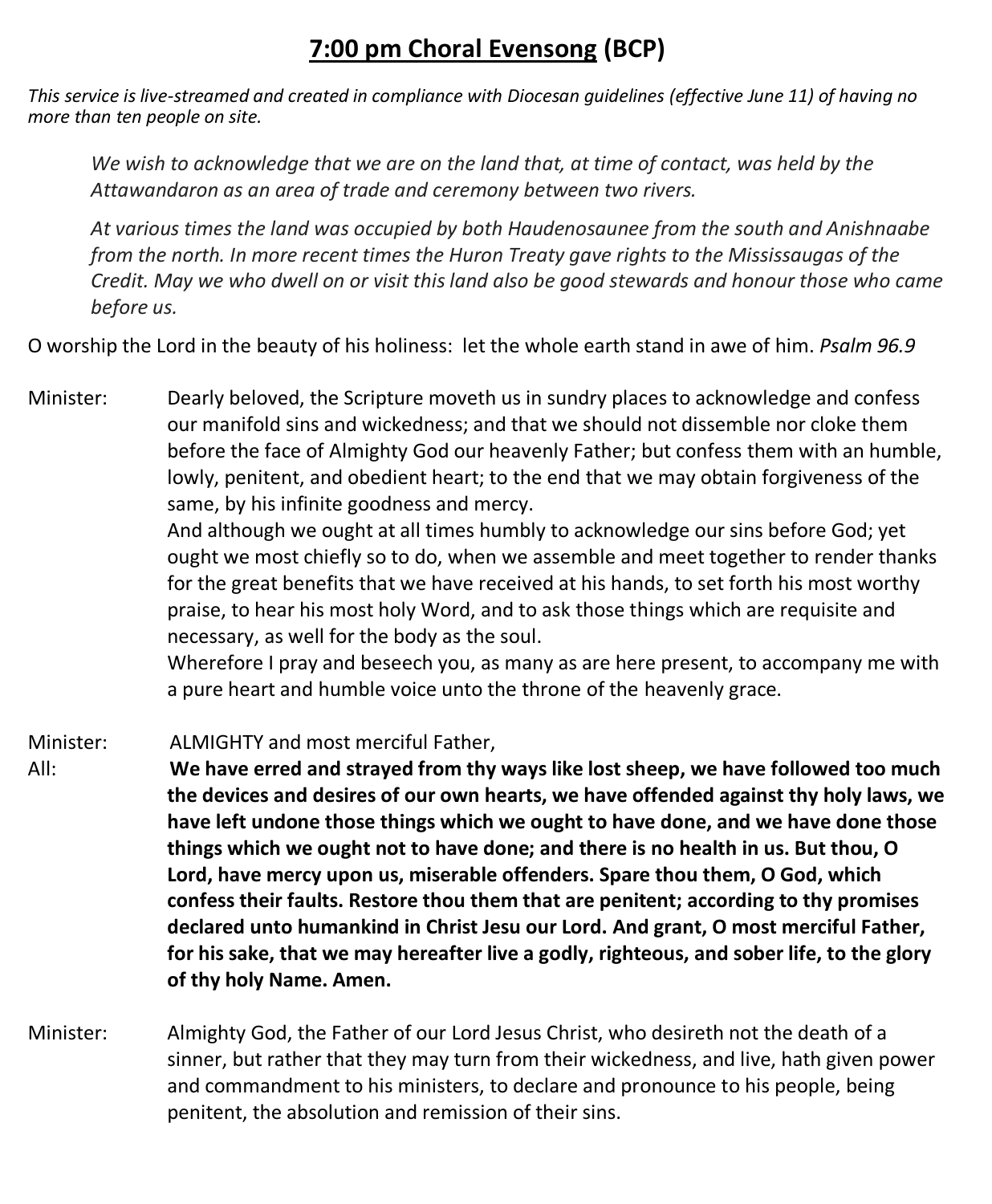God pardoneth and absolveth all them that truly repent and unfeignedly believe his holy Gospel.

Wherefore we beseech him to grant us true repentance and his Holy Spirit, that those things may please him which we do at this present, and that the rest of our life hereafter may be pure and holy; so that at the last we may come to his eternal joy; through Jesus Christ our Lord. **Amen.**

*Responses are sung.*

| Minister: | O LORD, open thou our lips;                                               |       |
|-----------|---------------------------------------------------------------------------|-------|
| People:   | And our mouth shall show forth thy praise.                                |       |
| Minister: | O God, make speed to save us;                                             |       |
| People:   | O Lord, make haste to help us.                                            |       |
| Minister: | Glory be to the Father, and to the Son, and to the Holy Ghost;            |       |
| People.   | as it was in the beginning, is now, and ever shall be, world without end. | Amen. |
| Minister: | Praise ye the Lord;                                                       |       |
| People:   | The Lord's Name be praised.                                               |       |

**Psalm 42.1-7** (sung by quartet) *Like as the hart desireth the water-brooks, so longeth my soul after thee, O God.*

*My soul is athirst for God, yea, even for the living God: when shall I come to appear before the presence of God?*

*My tears have been my food day and night, while all day long they say unto me, 'Where is now thy God?'*

*These things will I remember as I pour out my soul within me: how I went with the multitude, and brought them forth into the house of God,*

*With the voice of praise and thanksgiving, a multitude keeping holy-day.*

*Why art thou so full of heaviness, O my soul? and why art thou so disquieted within me?*

*O put thy trust in God, for I will yet give him thanks, who is the help of my countenance, and my God.*

*Glory be to the Father, the Son, and the Holy Spirit, as it was in the beginning is now and ever shall be, world without end. Amen.*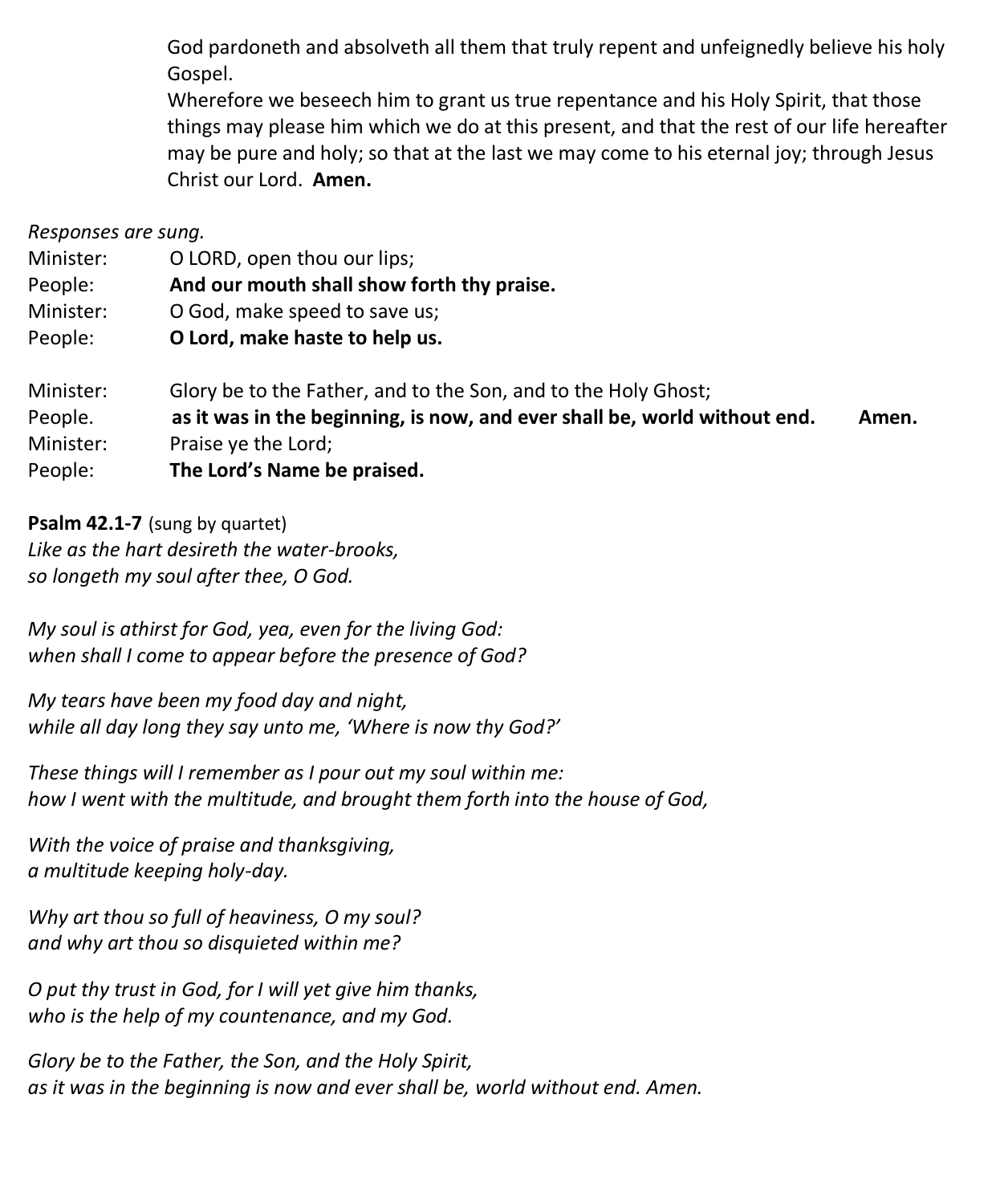*My soul doth magnify the Lord, and my spirit hath rejoiced in God my Saviour.* 

*For he hath regarded the lowliness of his handmaiden.* 

*For behold, from henceforth all generations shall call me blessed.* 

*For he that is mighty hath magnified me; and holy is his Name.* 

*And his mercy is on them that fear him throughout all generations.* 

*He hath showed strength with his arm; he hath scattered the proud in the imagination of their hearts.* 

*He hath put down the mighty from their seat, and hath exalted the humble and meek.* 

*He hath filled the hungry with good things; and the rich he hath sent empty away.* 

*He remembering his mercy hath holpen his servant Israel;* 

*As he promised to our forefathers, Abraham and his seed for ever.* 

*GLORY be to the Father, and to the Son, and to the Holy Ghost;* 

*As it was in the beginning, is now, and ever shall be, world without end. Amen.*

## **A READING FROM THE GOSPEL OF LUKE Luke 24.36-53**

While they were talking about this, Jesus himself stood among them and said to them, "Peace be with you." They were startled and terrified, and thought that they were seeing a ghost. He said to them, "Why are you frightened, and why do doubts arise in your hearts? Look at my hands and my feet; see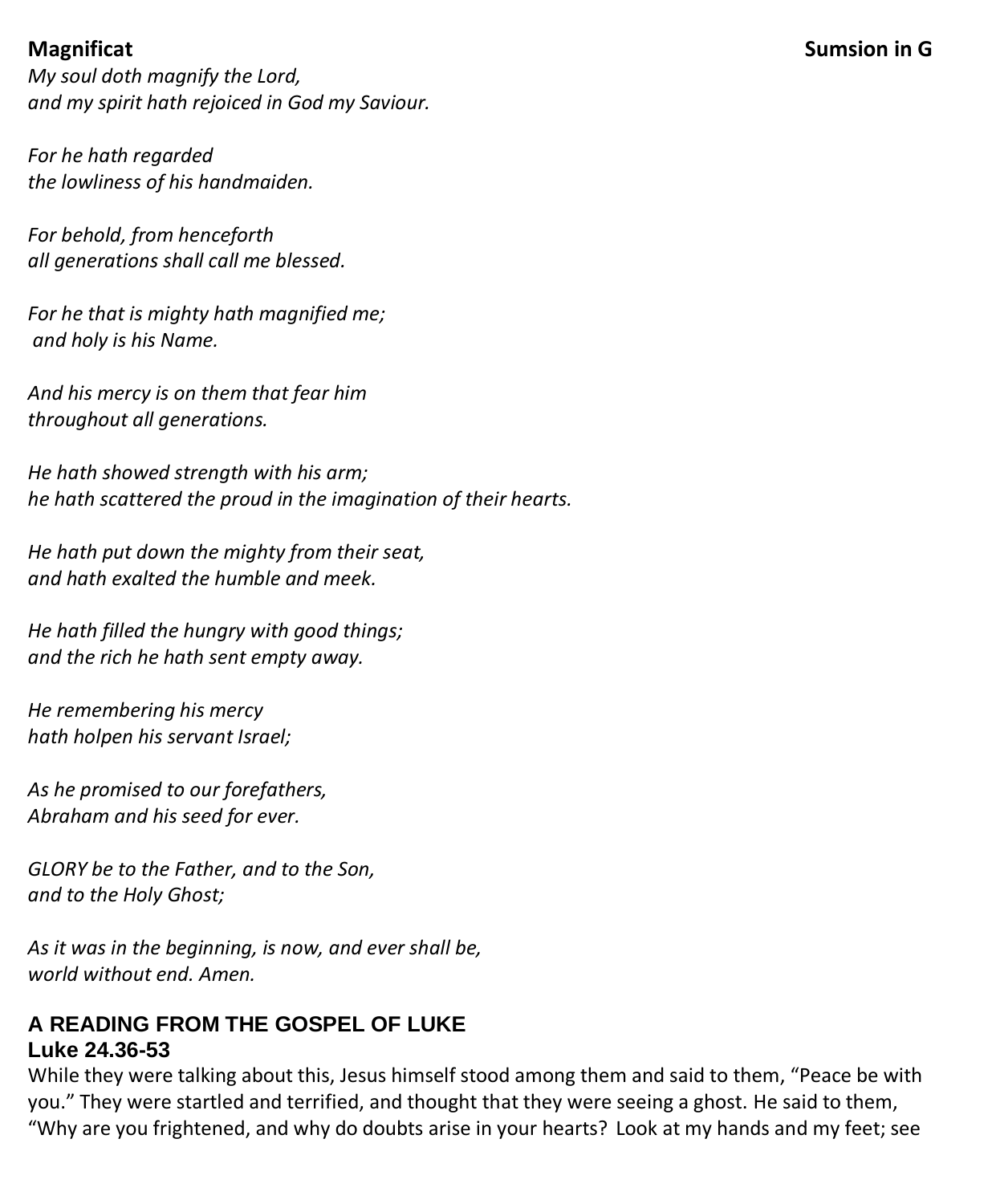that it is I myself. Touch me and see; for a ghost does not have flesh and bones as you see that I have." And when he had said this, he showed them his hands and his feet. While in their joy they were disbelieving and still wondering, he said to them, "Have you anything here to eat?" They gave him a piece of broiled fish, and he took it and ate in their presence.

Then he said to them, "These are my words that I spoke to you while I was still with you—that everything written about me in the law of Moses, the prophets, and the psalms must be fulfilled." Then he opened their minds to understand the scriptures, and he said to them, "Thus it is written, that the Messiah is to suffer and to rise from the dead on the third day, and that repentance and forgiveness of sins is to be proclaimed in his name to all nations, beginning from Jerusalem. You are witnesses of these things. And see, I am sending upon you what my Father promised; so stay here in the city until you have been clothed with power from on high."

Then he led them out as far as Bethany, and, lifting up his hands, he blessed them. While he was blessing them, he withdrew from them and was carried up into heaven. And they worshiped him, and returned to Jerusalem with great joy; and they were continually in the temple blessing God.

## **Nunc** Dimittis **Sumsion** in G

*LORD, now lettest thou thy servant depart in peace, according to thy word.* 

*For mine eyes have seen thy salvation, which thou hast prepared before the face of all people;* 

*To be a light to lighten the Gentiles, and to be the glory of thy people Israel.* 

*Glory be to the Father, and to the Son, and to the Holy Ghost;*

*As it was in the beginning, is now, and ever shall be, world without end. Amen.*

Minister: I believe in God

All: **the Father Almighty, maker of heaven and earth: and in Jesus Christ his only Son our Lord, who was conceived by the Holy Ghost, born of the Virgin Mary, suffered under Pontius Pilate, was crucified, dead, and buried: He descended into hell; the third day he rose again from the dead; He ascended into heaven, and sitteth on the right hand of God the Father Almighty; from thence he shall come to judge the quick and the dead.**

> **I believe in the Holy Ghost; the holy Catholic Church; the communion of saints; the forgiveness of sins; the resurrection of the body, and the life everlasting. Amen.**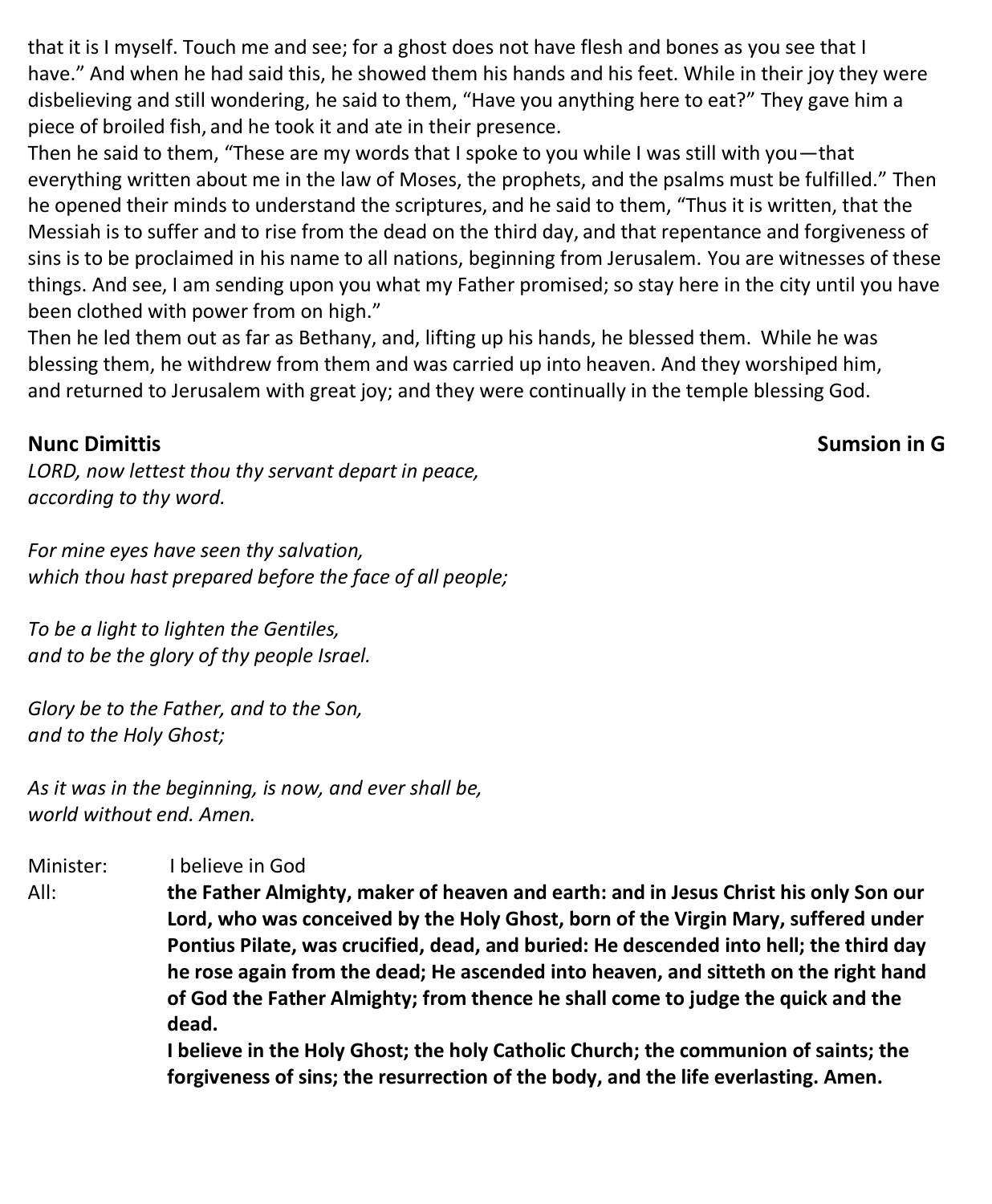| Responses are sung. |                                                                                                                                                                                                                                                                                                              |
|---------------------|--------------------------------------------------------------------------------------------------------------------------------------------------------------------------------------------------------------------------------------------------------------------------------------------------------------|
| Minister:           | The Lord be with you;                                                                                                                                                                                                                                                                                        |
| People:             | And with thy spirit.                                                                                                                                                                                                                                                                                         |
| Minister.           | Let us pray.                                                                                                                                                                                                                                                                                                 |
| Minister:           | Lord, have mercy upon us.                                                                                                                                                                                                                                                                                    |
| People:             | Christ, have mercy upon us.                                                                                                                                                                                                                                                                                  |
| Minister:           | Lord, have mercy upon us.                                                                                                                                                                                                                                                                                    |
| All:                | OUR Father who art in heaven, hallowed be thy Name, thy kingdom come, thy will be<br>done, on earth as it is in heaven. Give us this day our daily bread; and forgive us our<br>trespasses, as we forgive them that trespass against us; and lead us not into<br>temptation, but deliver us from evil. Amen. |
| Minister:           | O Lord, show thy mercy upon us;                                                                                                                                                                                                                                                                              |
| People:             | And grant us thy salvation.                                                                                                                                                                                                                                                                                  |
| Minister:           | O Lord, save the Queen;                                                                                                                                                                                                                                                                                      |
| People:             | And mercifully hear us when we call upon thee.                                                                                                                                                                                                                                                               |
| Minister:           | Endue thy Ministers with righteousness;                                                                                                                                                                                                                                                                      |
| People:             | And make thy chosen people joyful.                                                                                                                                                                                                                                                                           |
| Minister:           | O Lord, save thy people;                                                                                                                                                                                                                                                                                     |
| People:             | And bless thine inheritance.                                                                                                                                                                                                                                                                                 |
| Minister:           | Give peace in our time, O Lord;                                                                                                                                                                                                                                                                              |
| People:             | And evermore mightily defend us.                                                                                                                                                                                                                                                                             |
| Minister:           | O God, make clean our hearts within us;                                                                                                                                                                                                                                                                      |
| People:             | And take not thy Holy Spirit from us.                                                                                                                                                                                                                                                                        |

Collect of the Day

Almighty God,

your Son Jesus Christ has taught us that what we do for the least of your children we do also for him. Give us the will to serve others as he was the servant of all, who gave up his life and died for us, but lives and reigns with you and the Holy Spirit, one God, now and for ever. **Amen.**

The Second Collect, for Peace.

O God, who art the author of peace and lover of concord, in knowledge of whom standeth our eternal life, whose service is perfect freedom: Defend us thy humble servants in all assaults of our enemies; that we, surely trusting in thy defence, may not fear the power of any adversaries; through the might of Jesus Christ our Lord. **Amen.**

The Third Collect, for Grace.

O LORD our heavenly Father, Almighty and everlasting God, who hast safely brought us to the beginning of this day: Defend us in the same with thy mighty power; and grant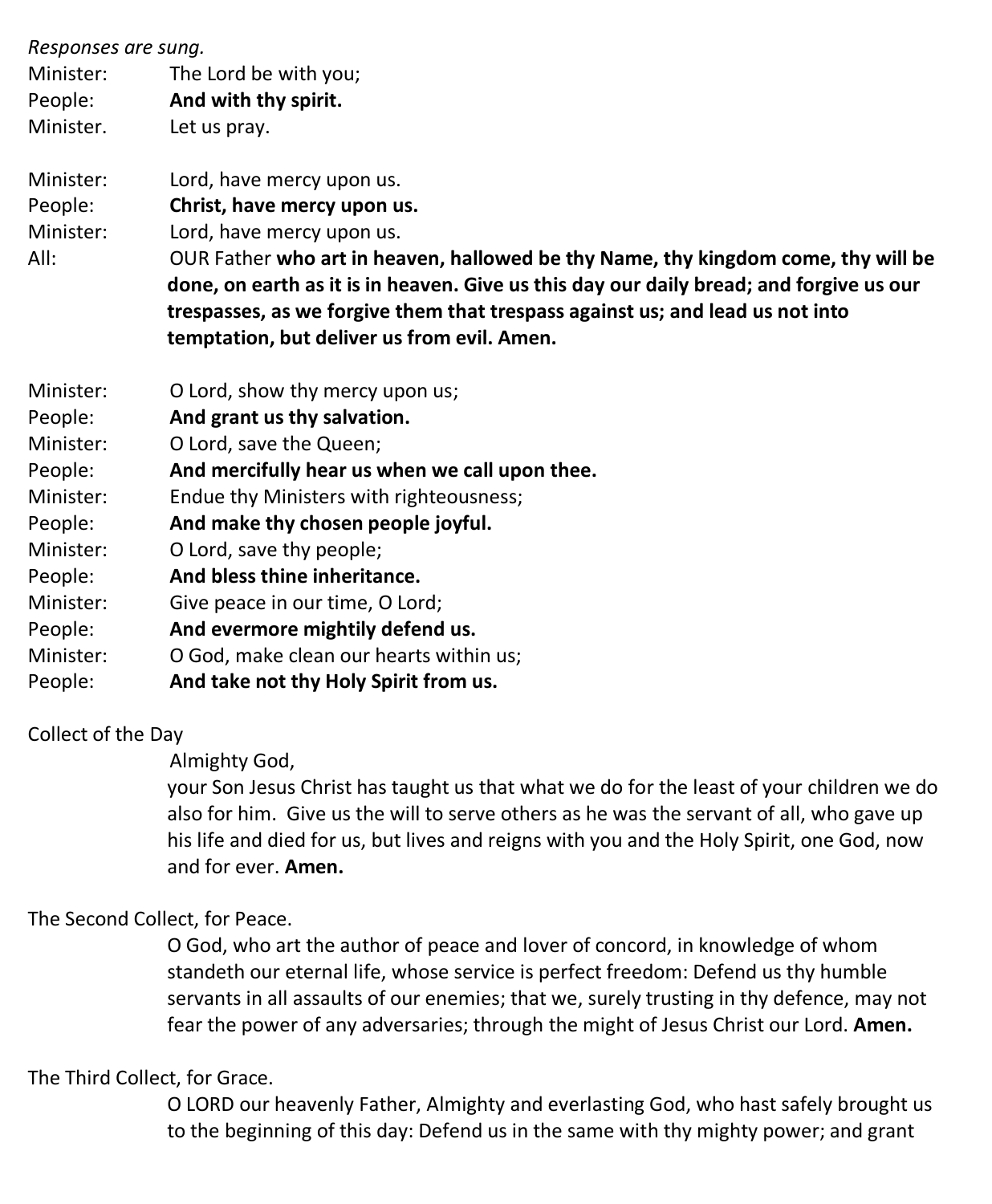that this day we fall into no sin, neither run into any kind of danger; but that all our doings may be ordered by thy governance, to do always that is righteous in thy sight; through Jesus Christ our Lord. **Amen.**

#### **Anthem He Watching Over Israel State Community Community Community Community Community Community Community Community Community Community Community Community Community Community Community Community Community Community Comm**

*He watching over Israel slumbers not, nor sleeps. Shoudst Thou, walking in grief, languish, He will quicken thee.*

Prayer for the World

#### A Prayer of Saint Chrysostom.

ALMIGHTY God, who hast given us grace at this time with one accord to make our common supplications unto thee; and dost promise that when two or three are gathered together in thy Name thou wilt grant their requests: Fulfil now, O Lord, the desires and petitions of thy servants, as may be most expedient for them; granting us in this world knowledge of thy truth, and in the world to come life everlasting. **Amen.**

#### **The Grace May the grace of our Lord Jesus Christ, the love of God, and the fellowship of the Holy Spirit, be with us all evermore. Amen.**

#### **Hymn 27 The Day Thou Gavest**

| The day thou gavest, Lord, is ended, | As o'er each continent and island    |
|--------------------------------------|--------------------------------------|
| The darkness falls at thy behest;    | The dawn leads on another day,       |
| To thee our morning hymns ascended,  | The voice of prayer is never silent, |
| Thy praise shall sanctify our rest.  | Nor dies the strain of praise away.  |
|                                      |                                      |

*We thank thee that thy Church unsleeping, While earth rolls onward into light, Through all the world her watch is keeping And rests not now by day or night.*

*The sun that bids us rest is waking Our faithful 'neath the western sky, And hour by hour fresh lips are making Thy wondrous doings heard on high.*

*So be it, Lord; thy throne shall never, Like earth's proud empires, pass away; Thy kingdom stands, and grows for ever, Till all thy creatures own thy sway.*

#### **POSTLUDE**

Reader: Dinah Bristowe Singers: Lesley Bouza, Heather Fleming, Jerome Chang, Alan Macdonald Technician: Gerry Hill

**St John's Summer Celebration - July 6-18**